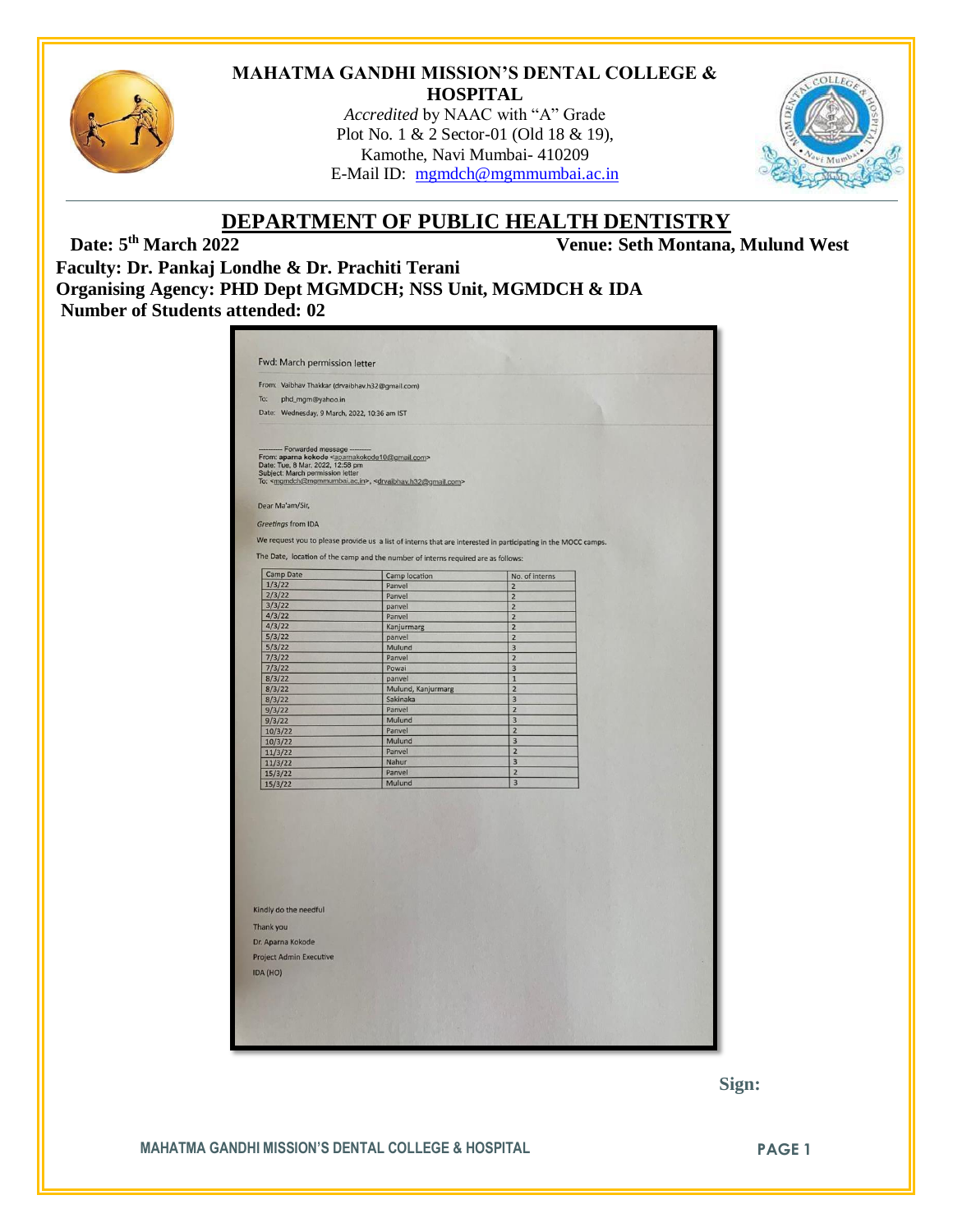### **Awareness about Health education camp- 'Diabetes and oral health awareness' at Seth Montana, Mulund West**

 MGM Dental College in association with IDA constantly takes efforts of extending the oral health care to the community. The oral care initiative was also extended to patients at **Seth Montana, Mulund West** with the intention of creating awareness and providing oral health care to the patients.

## **Aim and objective:**

- 1. To assess the oral health status of patients and to provide necessary Dental treatment.
- 2. To educate them and create awareness about oral health.

#### **Method**:

A type III examination was carried out with the use of mouth mirror and probe in day light. All the patients were assessed for oral health status and were explained the need to get the problems corrected. The patients were made aware of the existing dental problems and preventive measures were explained.

**Observations:** A total of 104 patients were examined for various dental problems. Those requiring extensive treatment were referred to MGM Dental College and Hospital, Kamothe.

| <b>Condition</b> | No. of      | Percentage     |
|------------------|-------------|----------------|
|                  | individuals | $\frac{6}{10}$ |
| Dental caries    | 44          | 42.31%         |
| Gingivitis       | 46          | 44.23%         |
| Missing          |             | 8.65%          |
| Malocclusion     | 5           | 4.8%           |

#### **Oral health status:**



#### **Interpretation and conclusion:**

 **Gingivitis is the most common problem among the patients followed by Dental Caries.**

**Oral health education and prevention strategies should be implemented in order to reduce the disease burden among these patients.**

 **Sign:**

**MAHATMA GANDHI MISSION'S DENTAL COLLEGE & HOSPITAL PAGE 2**